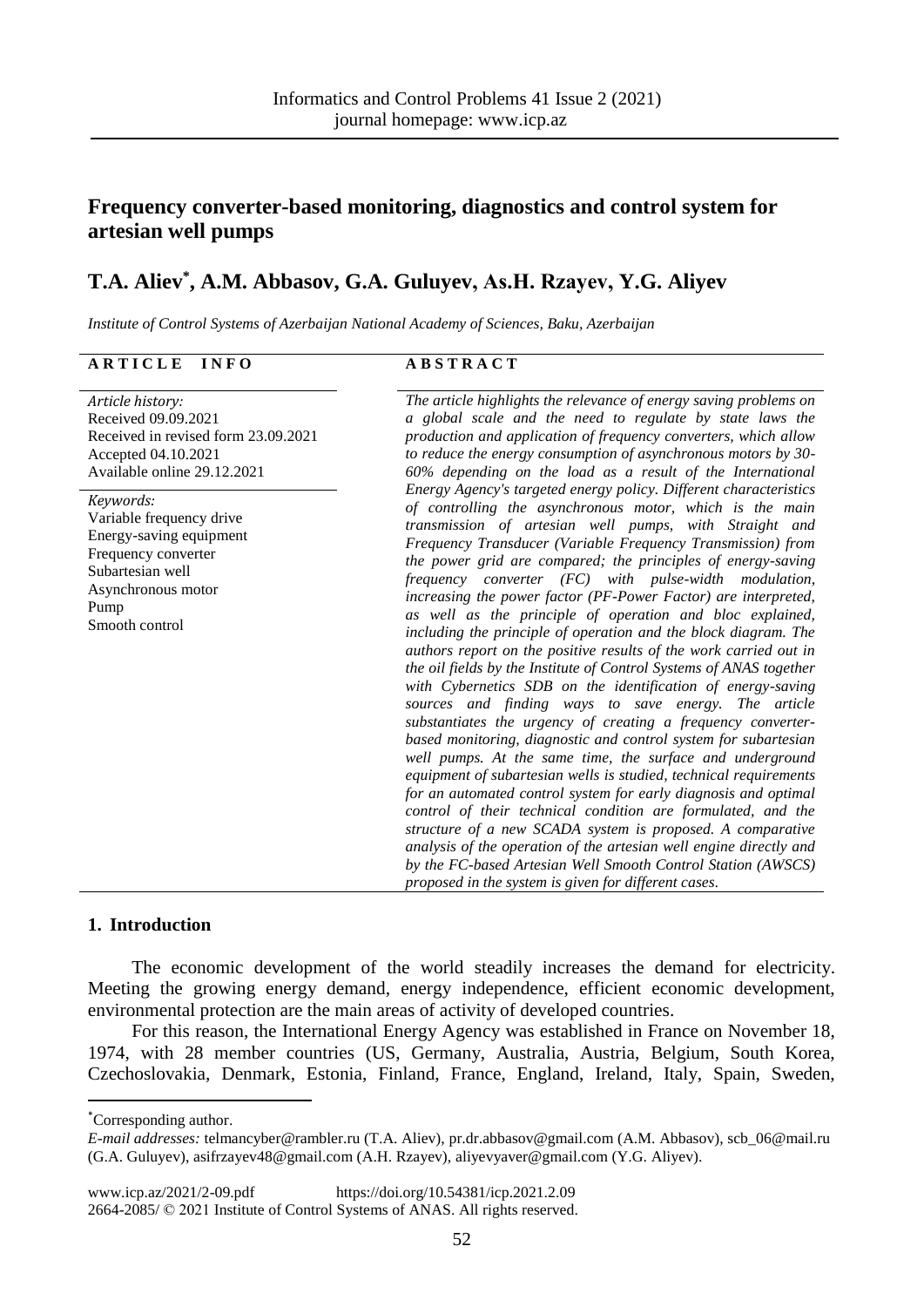Switzerland, Canada, Luxembourg, Hungary, The Netherlands, Norway, Poland, Portugal, Slovakia, Turkey, Japan, New Zealand, Greece). Russia joined the organization in 1994, China in 1996 and India in 1998. Targeted energy policy of the International Energy Agency is called 3E [1]:

Energy security;

Economic development;

Environmental protection.

Over the years, the rising cost of electricity and the high demand for it have created a desire to reduce energy consumption in many industrial and commercial enterprises.

The issue of energy saving strongly calls for efficient, waste-free operation of all enterprises in each country, as well as in Azerbaijan.

More than 60% of the world's electricity is consumed by electric motors and a lot of money is spent on electric energy. 70-80% of electric motors are asynchronous motors, and most of them are used in energy-saving pumping, compressor, ventilation systems (HVAC – Heating, Ventilating, Air Conditioning).

Given that electric motors are a potential energy-saving source (ESS), the International Energy Agency has developed a global action plan to reduce energy consumption and costs worldwide, and the creation of Variable Frequency Drives to reduce energy consumption of asynchronous motors by 30-80% depending on load has become a priority issue [2].

In order to develop their economies without waste, the member states of the International Energy Agency have adopted state laws on proper energy management, efficient use, environmental protection, reduction of production costs and FC-based control of all electric motors to save energy [3-5].

The foundations of Azerbaijan's energy policy and the principles of its provision are reflected in the new oil strategy, which began with the signing of the "Contract of the Century" and has been implemented since 1994. In addition, Azerbaijan's transnational and domestic energy policy, measures taken in this area, the tasks implemented and other issues related to ensuring energy security are reflected in many official state documents adopted in the period of 2003-2014. The examples are the Law of the Republic of Azerbaijan "On Energy", the State Program "On the Use of Alternative and Renewable Energy Sources", the State Program "Development of the country's fuel and energy complex in 2005-2015", the Shah Deniz 2 natural gas project [6, 7].

Centrifugal pump, compressor and ventilation systems driven by a three-phase asynchronous motor are potential ESSs with great potential for energy savings. If asynchronous motors are controlled by FC, 30% energy is saved, and if optimal control algorithms for electric motors are added, energy use will be more efficient and energy savings will grow by up to 60% [8].

The huge number of asynchronous motors in all water systems of Azerbaijan, including artesian wells, shows that our country has great ESS, if they are equipped with energy-saving equipment (ESE), we can save a lot of energy.

Equipping all asynchronous motors used in Azerbaijan's water and other industries with modern ESE is a very large-scale potential ESS that requires great effort and organization.

If the implementation of this work is regulated by the support and laws of the government of Azerbaijan, great ESSs will be obtained in the near future and a great impetus to the development of the country's economy will be given. In addition, early diagnosis of the technical condition of the equipment will drastically reduce the number of "emergency" shutdowns, which will prevent a decline in productivity due to timely irrigation of the field.

Therefore, the identification of ESSs in the water management systems of Azerbaijan, the creation of ESEs, early diagnosis and equipping of all electric motors with ESEs, as well as the development of optimal control systems is a relevant issue that allows saving a lot of energy.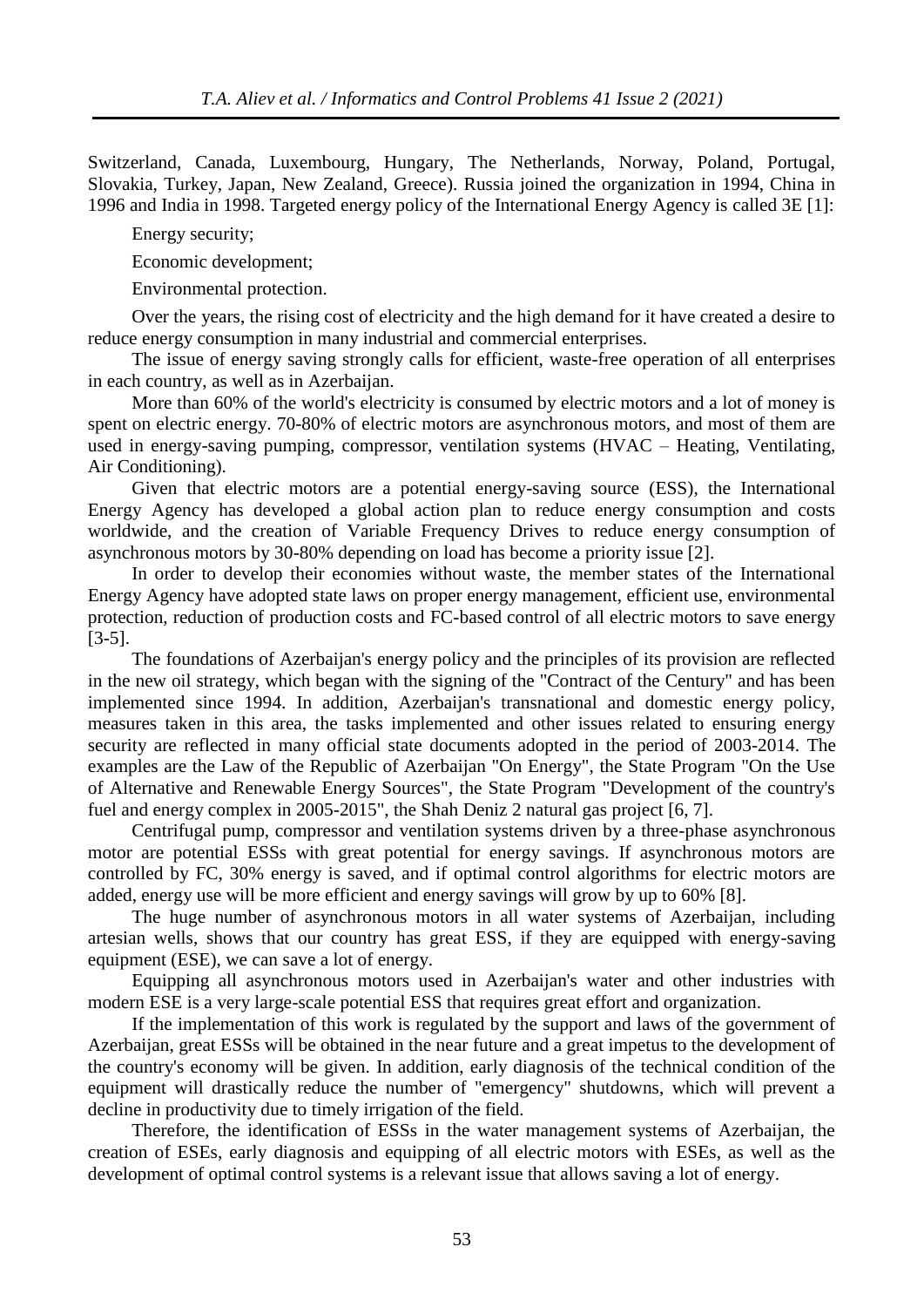#### **2. Problem statement**

The main purpose of the article is a comparative analysis of energy consumption in the direct and FC-based control of asynchronous motors with electric drive of artesian well pumps, principles of energy saving, calculation of energy savings, research of advantages and application of ESEs, creation of remote-controlled system that allows saving electric energy by regulating the rotation speed of asynchronous motor in artesian well pumping units.

## **3. Solution**

Both electric motor and frequency converter set industrial machines and mechanisms in motion by converting the electricity entering their inputs into other types of energy. However, FCs have control advantages. FC-based ESEs save a lot of electricity.

**3.1.** The electric motor converts the fixed (380V, 50Hz) mains voltage supplied to it to the mechanical energy of the shaft by induction and drives the motor at a constant (maximum) speed.

FC controls the motor at a variable speed by converting the fixed (380V, 50Hz) mains voltage to a voltage and frequency that is regulated by PWM (Pulse-Width Modulation) [9].

The most common type of electric motors are asynchronous motors. When the rated load asynchronous motor is connected directly to the mains, the alternating 380V voltage applied to its windings immediately tries to maximize the shaft speed. During heavy duty, the engine is overloaded 6-8 times and constantly running at maximum speed, which leads to energy loss.

FC, on the other hand, transmits the voltage and frequency of the voltage to the motor via PWM, gradually increasing by V/F=CONST. During soft start, the engine is not loaded more than 1.5 times and saves energy by adjusting the speed to the maximum during operation.

Asynchronous motors are controlled by various types of FC in order to increase economic efficiency, minimize losses, protect the environment and save energy.

FC are mainly divided into PWM and DTC (Direct Torque Control) control groups. FC that belong to the general purpose PWM control group are widely used in HVAC systems, which are widely used in production.

In PWM control, both the width of the high-frequency PWM signals and the value and frequency of the operating voltage supplied to the motor are regulated by inverter controllers that control the motor at full speed.

The first reason PWM control saves energy is that the ratio of each pulse width (D), period (T) in the high-frequency signal flow varies in direct proportion to the control signal.

During the ON period of each pulse, electricity is transmitted to the engine, and during the OFF period, energy is taken from the engine. The "ON-OFF" switching feature of the pulse allows you to change the average power value and adjust the speed. Due to the high frequency (selected in the range of 4-12 kHz) of "ON-OFF" conversions (Modulation frequency), no fuzzy changes are felt in the load [10, 11].

In a fixed period (T), it is possible to control energy by changing the width of each pulse ("ON" or "Duty Cycle"), i.e., by modulation. An increase in pulse width (energy increases) causes the speed to increase, and a decrease in width (energy decreases) causes the speed to decrease.

This means that by changing the width of a constant frequency pulse, energy is controlled and energy is saved.

The second reason PWM control saves energy is that the frequency converter controls the motor at constant speed Volt/Frequency (V/F=380/50=7.6V/Hz=const) by varying the width of the constant-frequency pulse.

In steady VOLT/HERTZ control, the alternating voltage applied to the motor gradually increases with frequency (Fig. 1):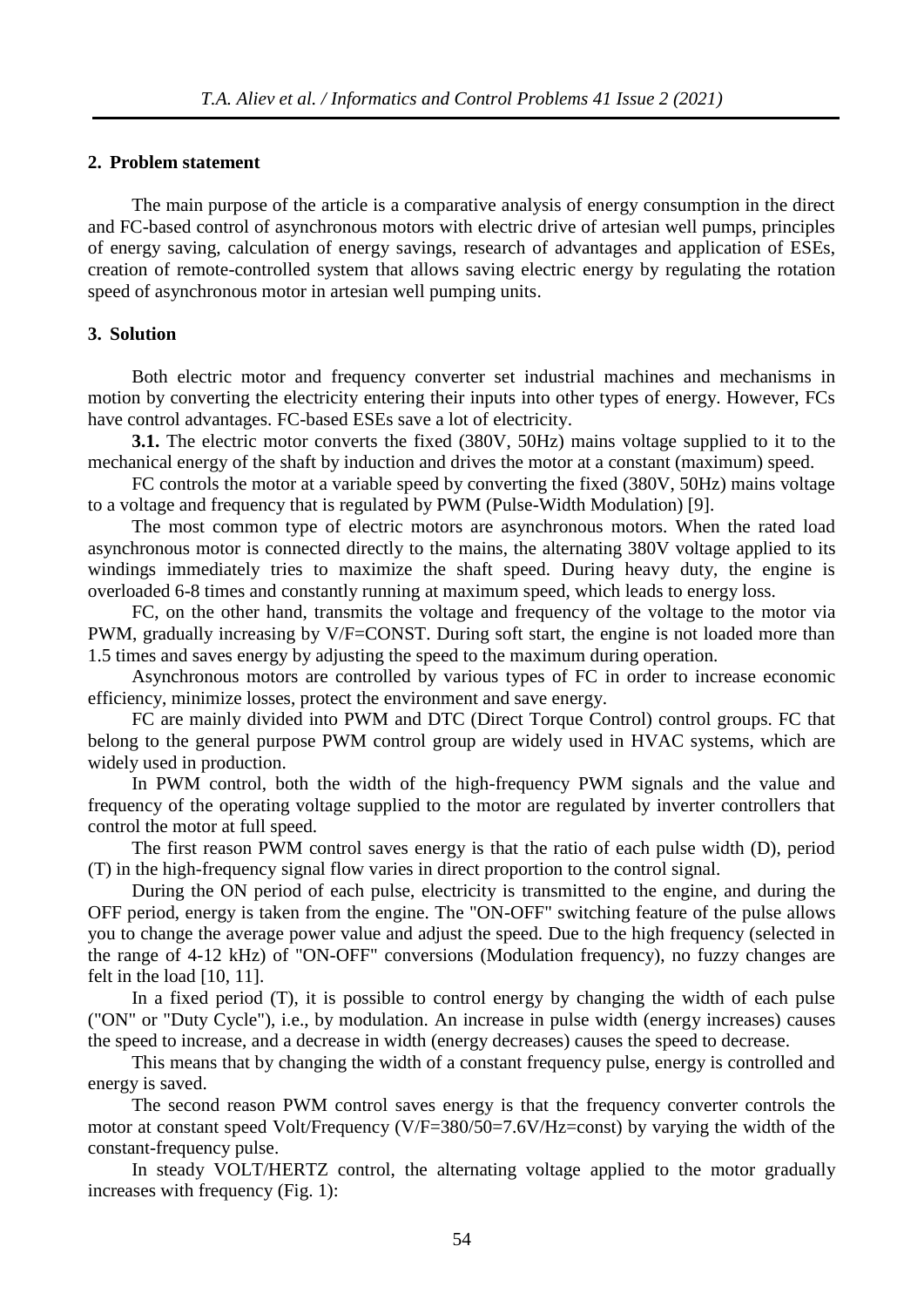

**Fig. 1.** Voltage and frequency variation in VOLT/HERTZ method control

To create an initial starting torque that allows the heavy load to be released from the ground, the FC applies a starting voltage to the engine for a short time (max 3 seconds). The value of the support voltage is in the range of 5-10% of the rated voltage of the engine. The cost of support tension can be adjusted.

The PWM-controlled FC mainly consists of a converter, a constant voltage capacitor and an inverter block (Fig. 2).

In a PWM-controlled FC device, a 50Hz three-phase 380V AC input voltage is converted to a constant voltage by entering the rectifier bridge circuit (converter) and accumulating at a high voltage capacitance (C) to create a 380Vx1.4=532V fixed power supply. Then the output power inverter controlled by (4.0-12.0) KHz high-frequency PWM signals converts each phase of the motor to alternating voltage by connecting each phase of the motor to the negative or positive poles of a fixed power supply in a certain sequence by the law V/F=CONST. Due to the inductance of the winding, the PWM signals are converted into fluctuating sinusoidal signals in the range of 0-50Hz and drive the motor at all speeds. The engine load not exceeding 1.5 times during soft running and full speed adjustment during operation saves energy and reduces other losses.



**Fig. 2.** Block diagram of a Frequency Converter device

In addition to smooth and efficient control, FC also has many additional sources of saving. For instance, saving energy, reducing mechanical impact, engine protection, etc.

FC-based control significantly saves electric energy because the motor does not receive more power than necessary from the mains. As a result of smooth control, the power grid is no longer overloaded and strong mechanical shocks do not occur.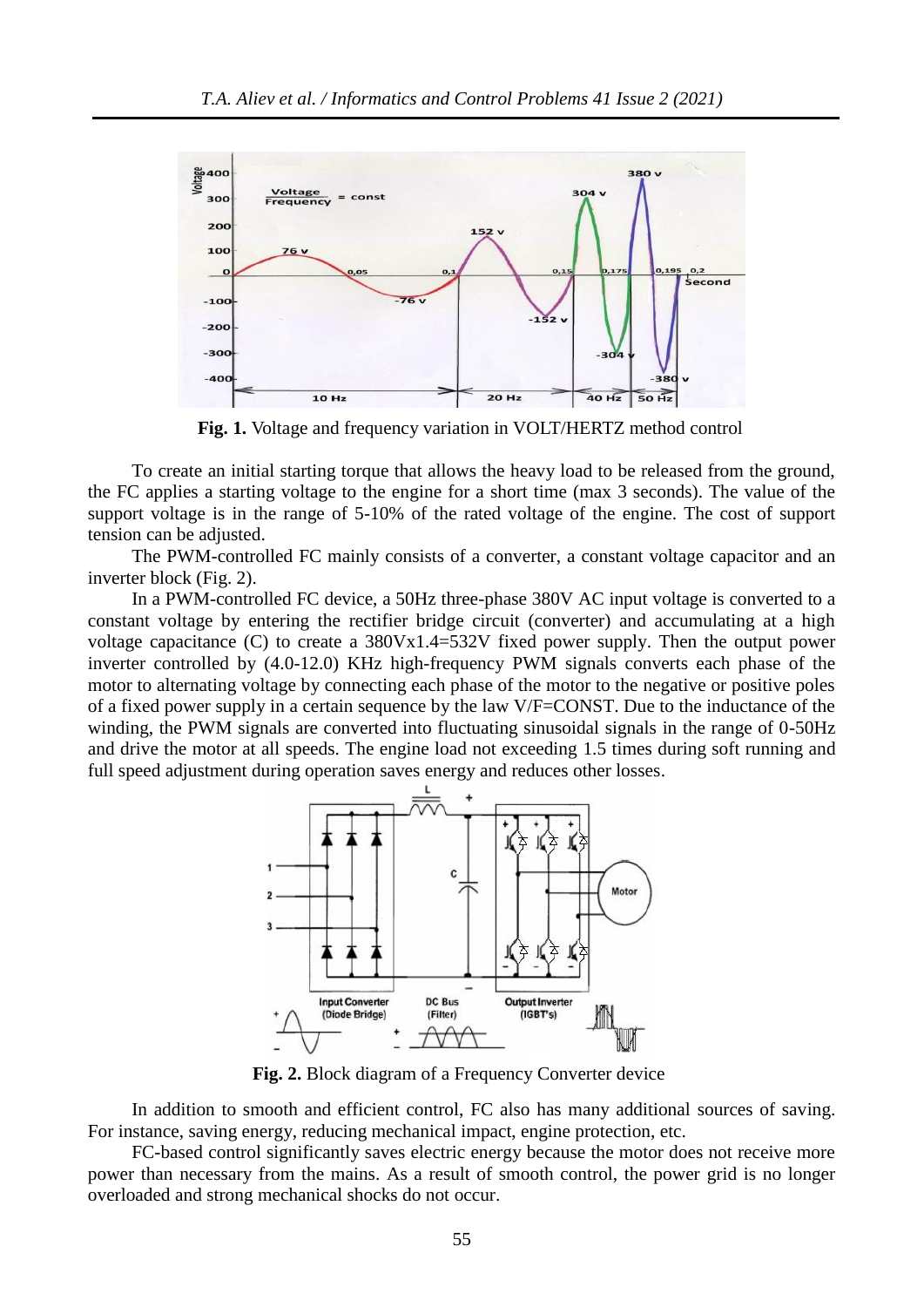The efficiency of an asynchronous motor depends on the value of the PF-Power Factor. Low power factor means energy loss. The power factor of an induction motor is very small PF=0.2 at no load, and reaches PF=0.85 at maximum load. When an asynchronous motor operates below 50% of the rated load, the power factor decreases and the energy loss increases. When connected directly to the mains, the starting current of the motor is many times higher [12, 13].

FC-based control reduces losses and saves energy by increasing the engine's power factor. With FC, the power factor is PF=0.85 at no load, and reaches PF=0.95 at maximum load. In FC control, the increase in motor ignition current is low [14].

As a result of the improvement of control processes with the use of FC, the quality of products improves, the amount of waste is reduced, premature wear and tear of equipment is prevented, and their service life is extended.

There are many advantages to controlling asynchronous motors with FC. But the biggest advantage is that it saves the user's money by saving energy. The calculations that confirm these views can be found in full detail in [15-19].

**3.2.** The Institute of Control Systems of ANAS conducted a lot of research on the ways to identify ESS and save energy; together with Cybernetics SDB, it created a BPSCS device of the ESE group with early diagnostic capabilities, which has been successfully used in remote control of oil rigs in oil fields [20, 21].

Detailed information on the technical parameters, control features, efficiency, installation and operation of the BPSCS device is given in the document "Explanatory text and operating guide for the BPSCS device" [22].

At present, BPSCS has been installed on more than 500 oil wells at various SOCAR oil fields and is equipped with a remote control system. According to experimental calculations, BPSCS control of asynchronous motors gives 30-60% energy savings, increases the service life of underground and surface equipment, and lightens the burden of human workers.

**3.3**. Based on all these positive results, the development of FC-based monitoring, diagnostics and control systems for subartesian well pumps is of great importance for the development and optimal management of water resources: automation of subartesian wells supplying agriculture and water to the population; increasing the efficiency of the water extraction process; reduction of electricity costs; improving the quality and safety of water supplied to consumers are among the most pressing and important issues. In order to carry out this work, the surface and underground equipment of subartesian wells is studied, technical requirements for automated remote control, early diagnosis and control system for early diagnosis and optimal control of their technical condition are formed and a block diagram of FC-based SCADA system is proposed.

The main surface equipment of subartesian wells usually consists of a power-supplying transformer substation, a submersible pump control device, a water intake and distributor, and a manually operated valve installed at the wellhead (Fig. 3).



**Fig. 3.** Artesian wells surface equipment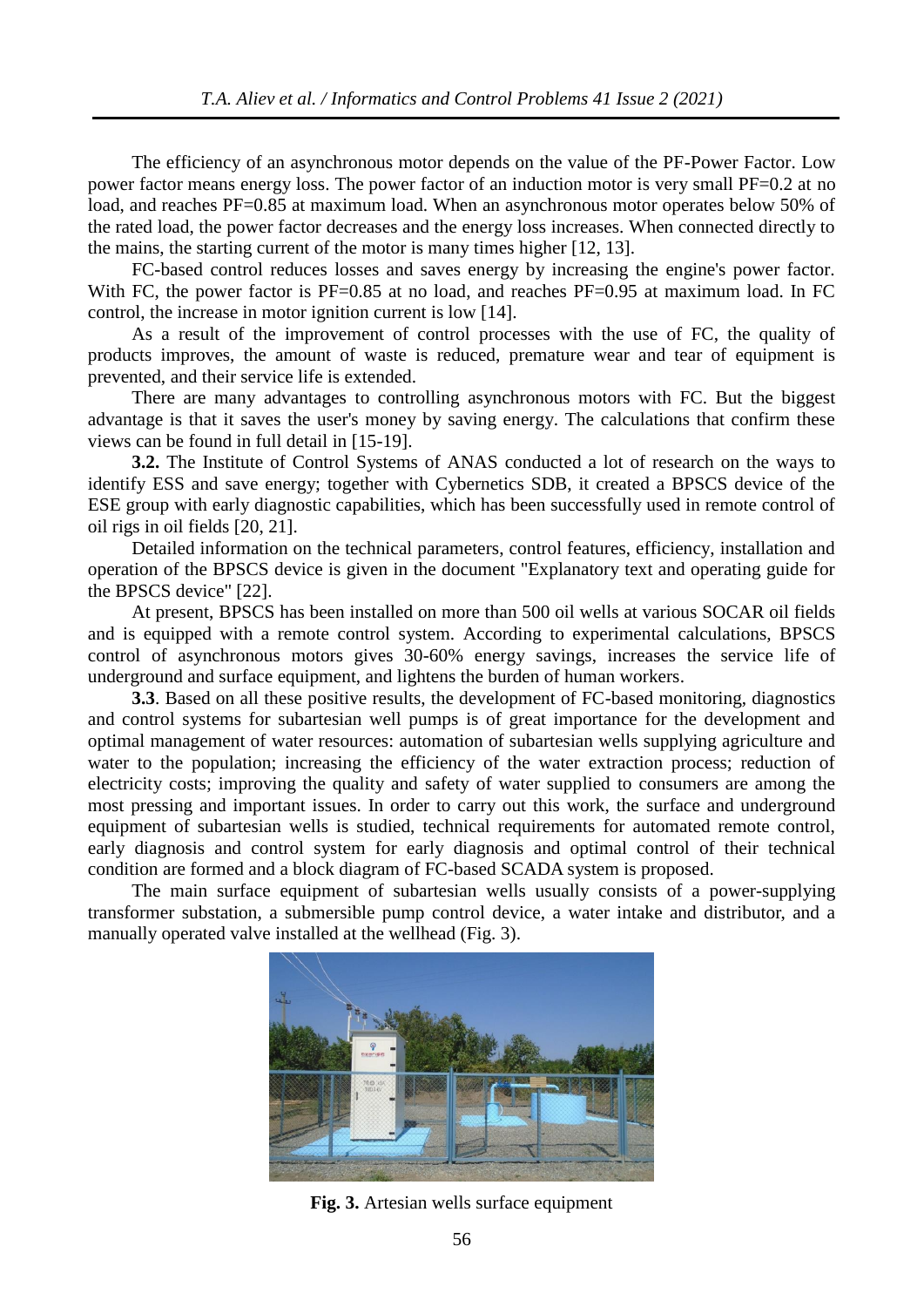The main underground equipment of subartesian wells consists of a pumping station, a riser pipe, and a cable that supplies power to the pumping station (Fig. 4, 5).



**Fig. 4.** Artesian wells surface and underground **Fig. 5.** ECW type pump equipment installation scheme.



Electric centrifugal water pumps are vertical submersible devices designed to lift drinking water with a total salinity of not more than 1500 mg/l and a hydrogen index (pH) of 6.5...9.5 from

artesian wells. The temperature limit should be 25°C, the mass fraction of mechanical impurities is 0.01%, the content of chloride 350 mg/l, sulfates up to 500 mg/l, hydrogen sulfide up to 1.5 mg/l. Water pumps are produced and branded in different sizes. Example: ETsV 12-160-100, here, ETsV is ECW - Electric Centrifugal Water, 12 - outer pipe diameter, inches, 160 - nominal yield,  $m^3/hour$ , 100 - nominal lifting height, m). The pumping unit usually consists of a multi-stage centrifugal pump section and a submersible asynchronous electric motor connected by a rigid joint. The rotors of the pump and the electric motor are rotated by rubber-metal pads. A protective filter is installed at the inlet of the unit to protect the pump part from the ingress of large-sized mechanical contaminants. The electric motor is cooled by injected water.

Currently, ECW-type pumping units are connected to the 380V three-phase network through various control and protection stations (e.g., SUZ, LOTSMAN, CASCADE, VYSOTA, etc.), which help protect the plant's electric motor from the following problems:

- overload;
- short circuit:
- phase loss and dry running.

The main feature of all artesian devices is the ability to start the pressure line with an open valve. This situation is easier to control, because in some cases the installation of the electric valve and its automation is not required.

Automated artesian well control system (AAWCS) is a SCADA system designed for automatic/local and remote control of artesian well equipment (AWE). The status and technological parameters of the AWE are monitored by the General or Regional Dispatch Centers (GDC or RDC) of the system via radio modem (frequency) or GSM (mobile) channel, data is received, analyzed, the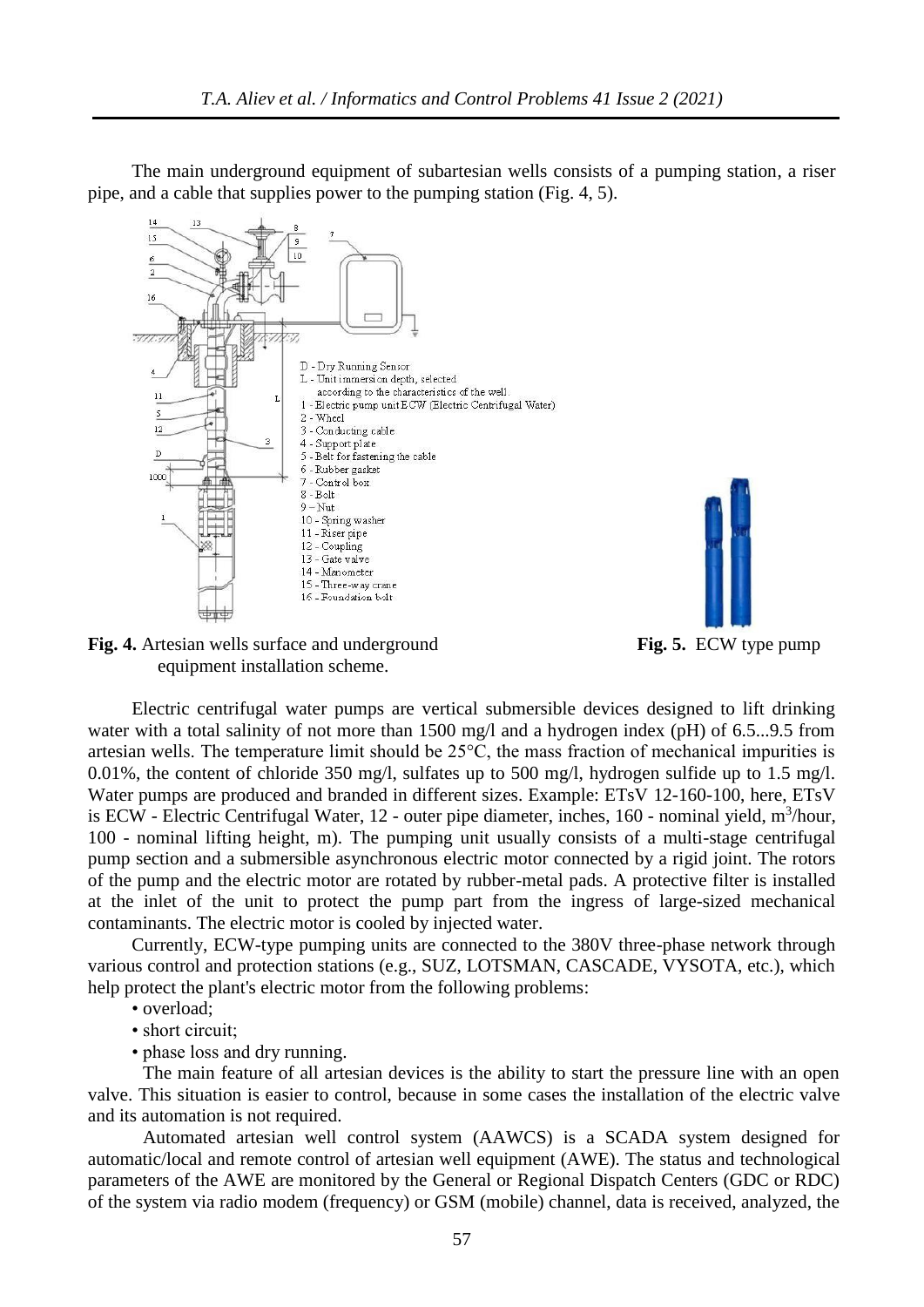speed of the pump motor is adjusted by selecting the optimal control mode depending on the water level and water consumption in the well.

AAWCS, the SCADA system of artesian wells, must fulfill the following functions:

– automatic/local and remote opening and connection of well equipment in accordance with the given algorithm;

– each element of all actuating mechanisms is opened and connected separately manually;

– control of network voltage in the area of the artesian well;

– oil temperature control at the transformer substation of the artesian well;

– pump outlet pressure control;

– control of static and dynamic water level in the well with piezometric sensor;

– "dry run" control if the well is equipped with a "dry" electrode sensor;

– thermal control in the kiosk (or in the pipe) and management of the heating system;

– position and control of electric valves (if any);

– control of flooding around the well, as well as safety and fire alarms;

– control of current consumed by pump electric motor;

– control of pump motor protection;

– recording of flow meter and electricity meter readings;

– storage of information on sensor parameters and operation of actuating mechanisms;

– data exchange with the dispatch center via the selected communication channel (cable, radio modem or GSM);

– transmission of current information on the status of sensors and actuating mechanisms at the request of the control center;

– alerting to emergency situations with sound and light signals;

– immediate transmission of emergency information to the control center and users via GSM channel.

The SCADA system of artesian wells consists of the following parts:

1. Artesian Well Smooth Control Station (AWSCS);

2. Monitoring, Measurement and Control (CMM) units of the artesian well;

3. Regional Dispatch Center (RDC);

4. General Dispatch Center (GDC).

Each AWE consists of two parts - the CMM units and the AWSCS device.

The block diagram of the new FC-based SCADA system, which meets all the requirements listed above, is given in Fig. 6.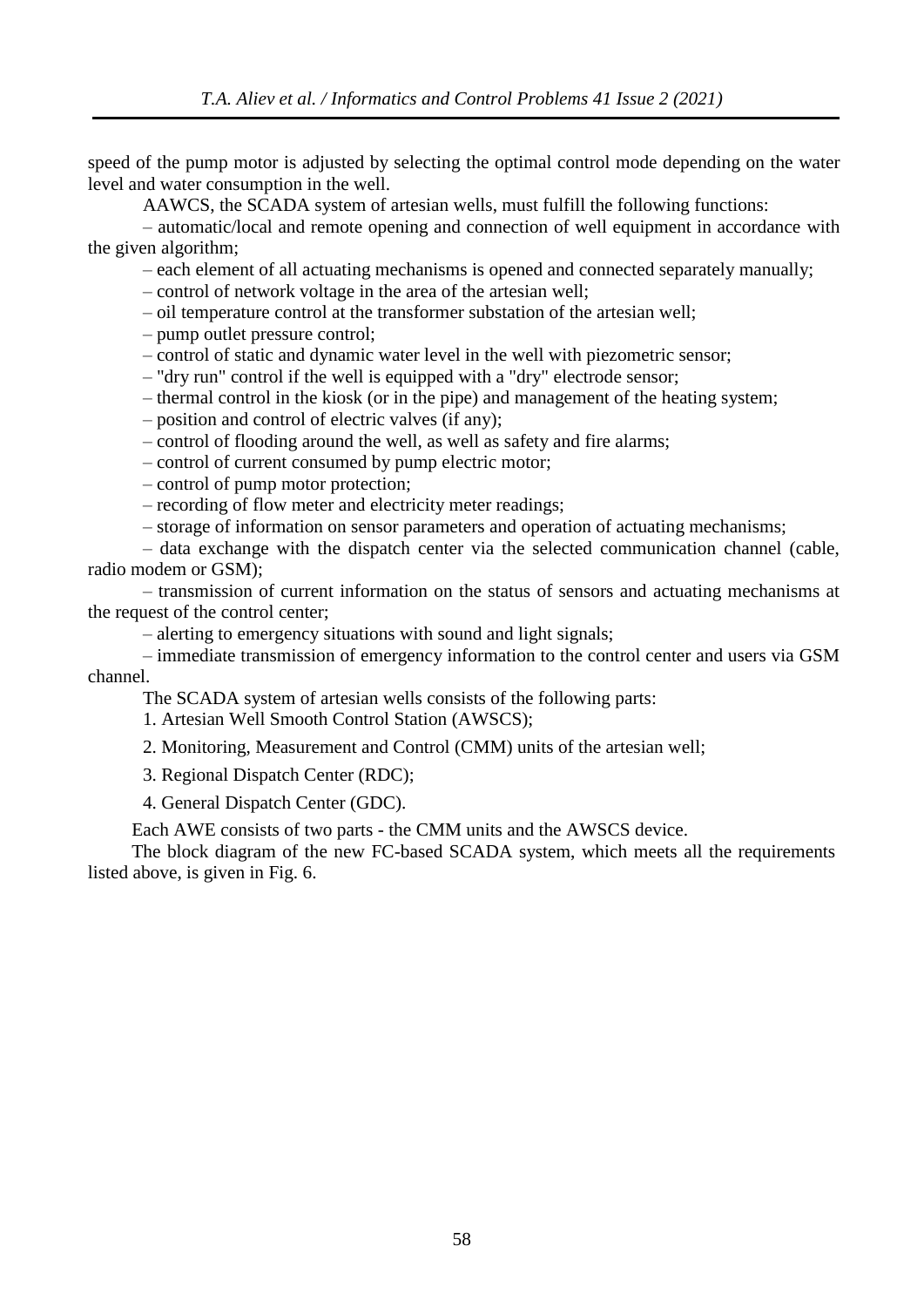

**Fig. 6.** Block diagram of SCADA system of artesian wells.

Designed for use in artesian wells, the FC-based AWSCS rig has great technical and economic advantages. For instance, it consists of a VFD (Variable Frequency Drive) capable of controlling the parameters of the well pump asynchronous motor and controlling the number of cycles of its shaft, PLC (Programmable Logic Controller) and GSM (Global System for Mobile Communications) means that receive and analyze signals from the control measurement and management units. The application of noise technologies allows for early diagnosis of technical failures that may occur in the surface and underground well equipment.

A comparative analysis of the operation of a water pump motor when controlled directly from the mains or via AWSCS is given below:

#### **When the motor is controlled directly from the mains:**

- No energy is saved;
- The power factor of the motor is small;
- Motor and equipment are not fully protected;
- Additional components and cable system are used excessively;
- As the starting current is 6-8 times higher, a more powerful motor and a cable with larger cross section are required;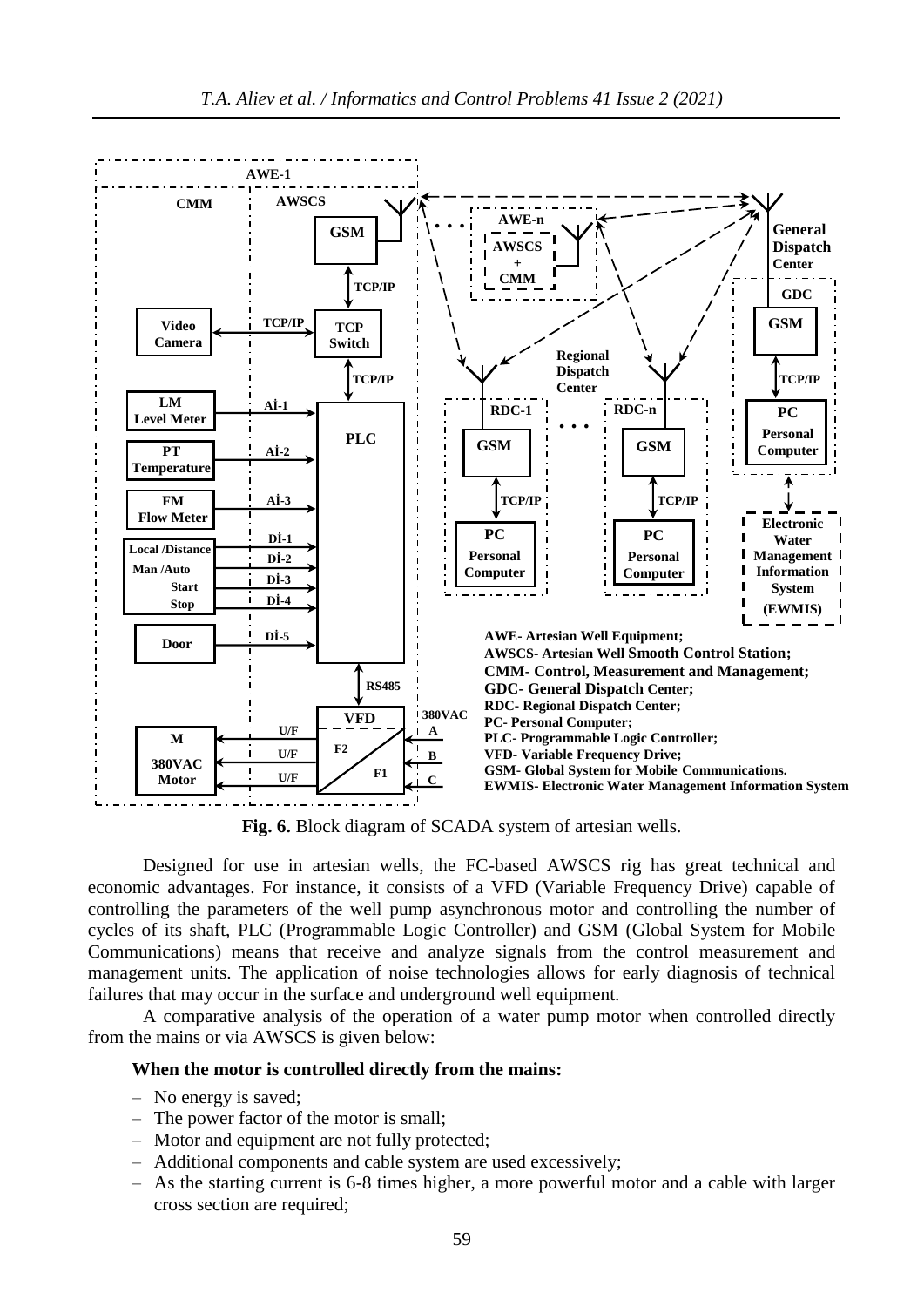- Mechanical and electromagnetic losses are high;
- It is impossible to change the speed;
- Due to the rigidity of the transition processes in the mechanical parts, joints and mechanisms, the overhaul life is reduced, the equipment quickly ages and breaks down;
- Maintenance and repair costs increase.

## **When the motor is controlled via AWSCS:**

- Depending on the nature of the load, more than 30-60% energy is saved;
- The motor power factor is high;
- The engine is fully protected from short circuits, phase losses, overloads, overheating and dry runs;
- Additional components and cable system are rarely used because AWSCS is multifunctional;
- Due to the soft control feature, the starting current does not exceed 1.5 times, so there is no need for a very powerful motor and a cable of large cross section;
- The voltage on the windings of the motor gradually increases, no more magnetization occurs than given by the law V\F=CONST, no additional energy is required, even in the case of partial loading, mechanical and electromagnetic losses are reduced, energy is saved;
- The change in speed occurs instantly as a result of changing the frequency value;
- Due to the soft and smooth control, there are no sharp mechanical effects, the transition processes at the joints and mechanisms are not rigid, failures are reduced and the overhaul life is increased;
- Potential faults are detected in advance as a result of early diagnosis and accidents are prevented;
- Equipment service life increases, maintenance and repair costs decrease.

Let us take a look at how energy saving works in AWSCS-controlled operation by reducing the frequency:

#### **When the motor is controlled directly:**

- $-$  Motor power Pm = 30kW;
- Motor maximum operating current Omax  $= 66A$ ;
- Motor max frequency Fmax  $= 50$ Hz;
- $-$  Mains voltage Vma = 380VAC;
- Motor voltage Vmo = 380VAC;
- Motor power factor cosϕ = 0.7;
- Motor load percentage Pload% = 80%;
- $-$  Motor load current Cload  $= 52A$ .

Power required when the motor is controlled directly from the mains (Pd):

 $Pd = 1.73 * 380 * 52 * 0.7 = 24$  kW.

#### **When the motor is controlled by FC (operating frequency is set to 40Hz):**

- Motor power  $Pm = 30kW$ ;
- Motor maximum operating current Omax =  $66A$ ;
- Motor max frequency Fmax  $=$  50Hz;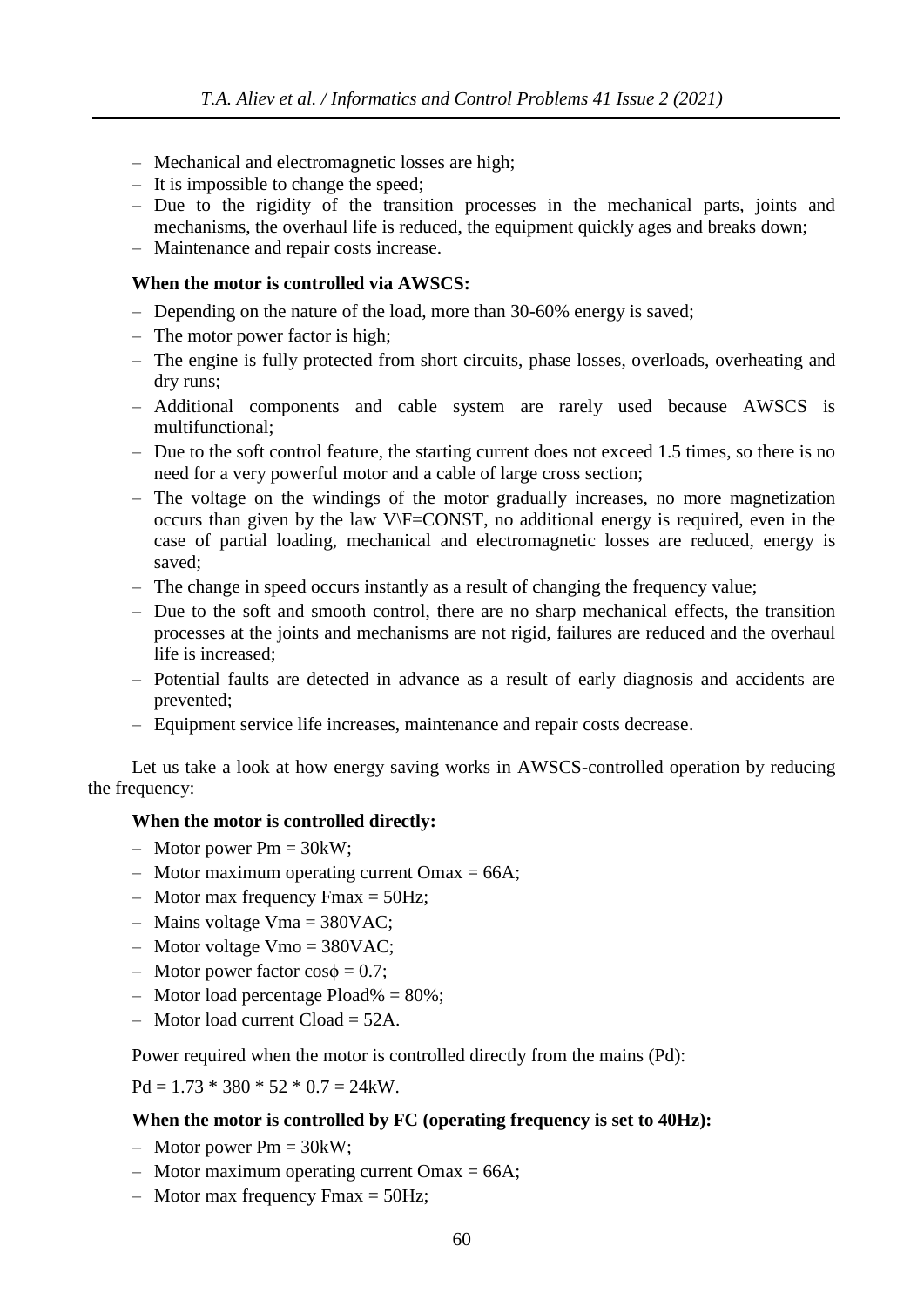- Motor operating frequency Fop  $=$  40Hz;
- Mains voltage Vma =  $380VAC$ ;
- Motor voltage Vmo =  $380$ VAC /  $50$ Hz  $*$  40Hz =  $304$ V;
- Motor power factor  $\cos \phi = 0.7$ ;
- Motor load percentage Pload% =  $80\%$ ;
- $-$  Motor load current Cload  $= 52A$ .

Power required when the motor is controlled by FC (Pfc):

 $Pfc = 1.73 * 304 * 52 * 0.7 = 19$  kW.

Percentage of energy savings:  $% = \{(Pd - Pfc) / Pd\} * 100\% = 20\%.$ 

Here, other parameters are kept constant to clearly see the energy savings as the value of the frequency is reduced. In fact, when the value of the frequency is reduced by 20%, the percentage of energy savings is more than 30%, depending on the load. If the optimal control algorithm is also applied, it can go up to 60%.

#### **4. Conclusion**

**1.** A comparative analysis of the control of an artesian well water pump motor directly from the mains vs via AWSCS shows at least 20% energy savings.

**2.** The use of AWSCS allows for optimal control of the dynamic water level in the well, which is an additional source of energy savings.

**3.** Early diagnosis algorithms based on noise analysis technologies in AWSCS allow for timely prevention of malfunctions in the technical condition of surface and underground equipment.

**4.** An FC-based control, diagnostics and control system for artesian well pumps allows intervening (if necessary) in a prompt manner in the operation mode of any well connected to it.

#### **References**

- [1] Jeff Colgan. "The International Energy Agency Challenges for the 21st Century", "Global Public Policy Institute", Paper No.6, Berlin, Germany, 2009.
- [2] Paul Waide, Conrad Brunner. "Energy-efficiency policy opportunities for motor driven systems", France, 2011.
- [3] "Text of the Energy Independence and Security Act of 2007 GovTrack.us", Dec 18, 2007.
- [4] Распоряжение Правительства РФ от 28.08.2003 N 1234-р, "Об энергетической стратегии России на период до 2030 года". [In Russian: Order of the Government of the Russian Federation of 28.08.2003 N 1234-r, "On the energy strategy of Russia for the period up to 2030"].
- [5] Распоряжение Правительства РФ от 13 ноябрь 2009 г. N 1715-р, "Энергетическая стратегия России на период до 2030 года". [In Russian: Order of the Government of the Russian Federation of November 13, 2009 N 1715-r, "Energy strategy of Russia for the period up to 2030"].
- [6] E. Bağırzadə, "Azərbaycanin Enerji Ehtiyatlari və Onlardan İstifadənin Mövcud Vəziyyəti", Bakı, 2014. [In Azerbaijani: E. Bagirzade, Energy resources of Azerbaijan and the current state of their use, Baku].
- [7] "Azərbaycan Respublikasında alternativ və bərpa olunan enerji mənbələrindən istifadə olunması üzrə Dövlət Proqramı"nın təsdiq edilməsi haqqında Azərbaycan Respublikası Prezidentinin Sərəncamı, № 462, Bakı, 21 oktyabr 2004. [In Azerbaijani: Order of the President of the Republic of Azerbaijan on approval of the "State Program on use of alternative and renewable energy sources in the Republic of Azerbaijan", № 462, Baku, October 21, 2004].
- [8] Qiang Dong, "Evaluation of Economical Impact of Energy Optimization Functions in VFDs for Industrial Applications", Stockholm, Sweden 2011.
- [9] "Facts Worth Knowing about Frequency Converters", Danfoss, December, 2014.
- [10] PWM Techniques: A Pure Sine Wave Inverter, 2011.